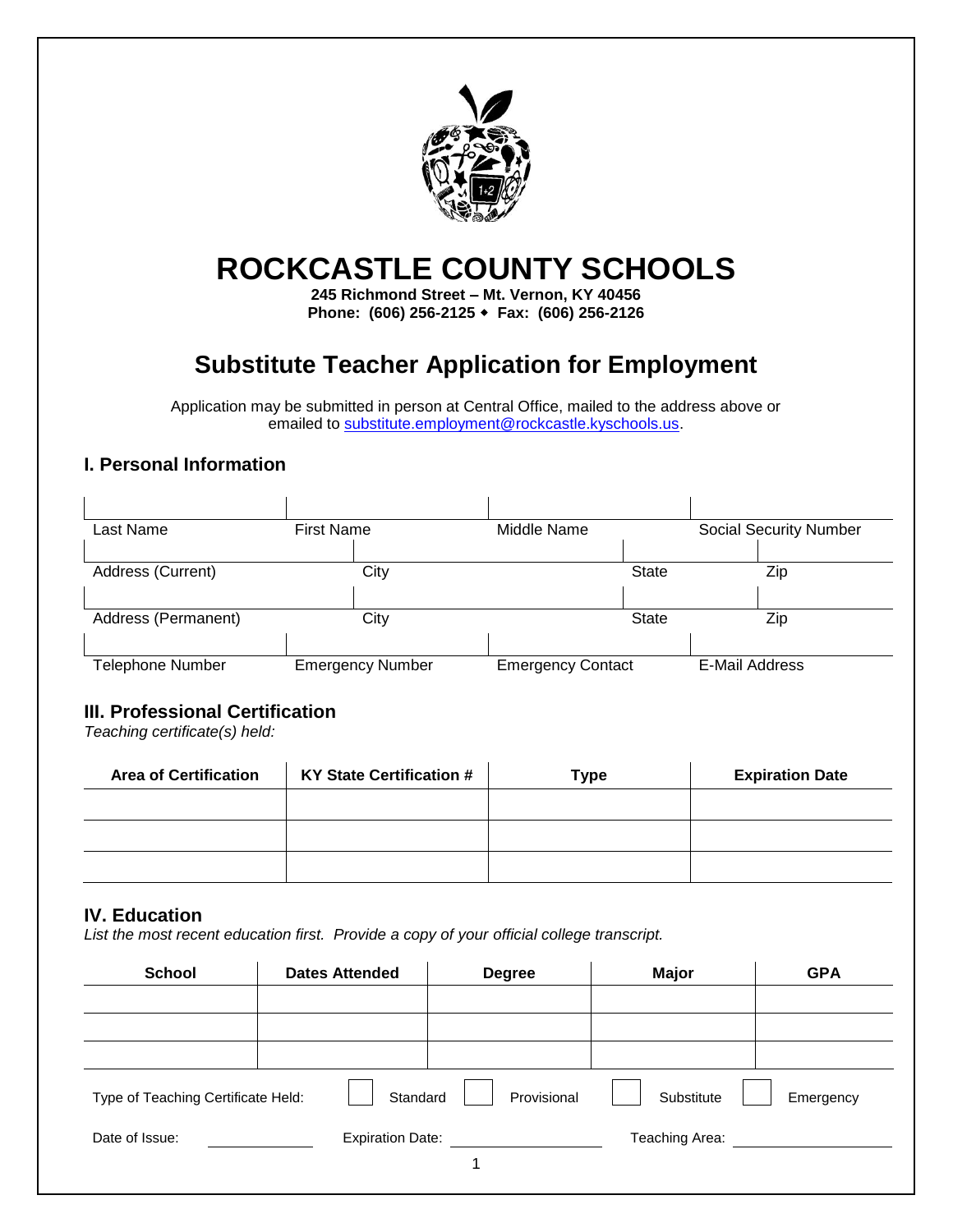#### **V. Professional Work History**

*List the most recent first.*

#### **A. Teaching Experience**



#### *If you have less than 3 years teaching experience please indicate student teaching experience.*

### **B. Student Teaching**

| School                                                    | Address                                             | Grade/Subject                   |
|-----------------------------------------------------------|-----------------------------------------------------|---------------------------------|
| Classroom Advisor/Phone Number                            |                                                     | College Supervisor/Phone Number |
|                                                           |                                                     |                                 |
| School                                                    | Address                                             | Grade/Subject                   |
| Classroom Advisor/Phone Number                            |                                                     | College Supervisor/Phone Number |
|                                                           | What grade level do you prefer to substitute teach? | Elementary<br>Middle<br>High    |
| <b>VII. Personal References</b><br>Do not list relatives. |                                                     |                                 |
|                                                           |                                                     |                                 |
| Name/Title                                                | Address                                             | <b>Phone Number</b>             |
|                                                           | Address                                             | <b>Phone Number</b>             |
| Name/Title                                                |                                                     |                                 |